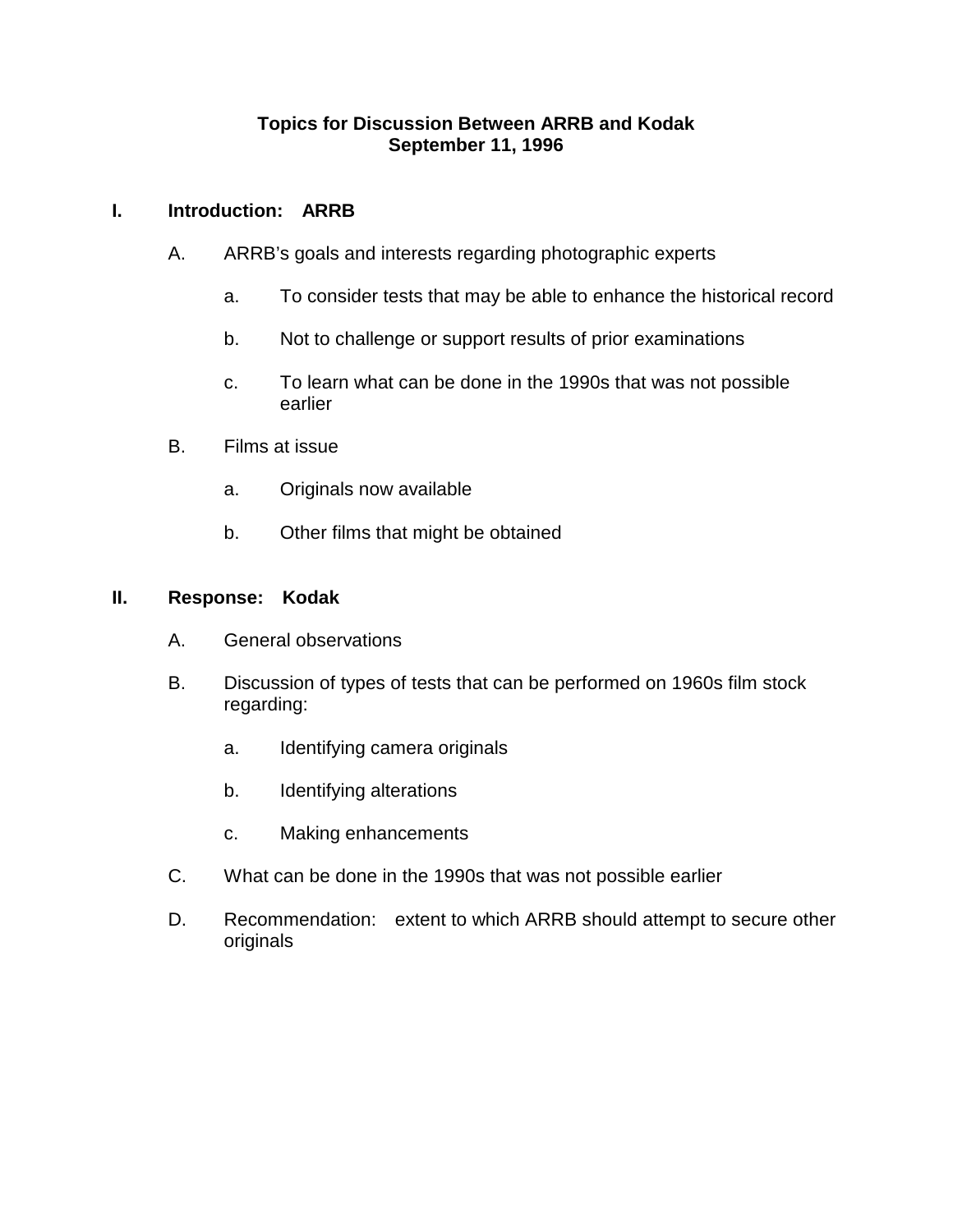#### **III. Zapruder Film**

Preliminary examination of the Zapruder film (and two Secret Service copies) to determine whether Kodak might be able to provide assistance regarding some or all of the following issues:

- A. Evaluation
	- a. Determination whether the film is the camera original
	- b. Determination whether there have been any alterations of the film
	- c. Possibility of enhancements
	- d. Determination whether beginning of motorcade sequence contains any "inertial effect" (or blue tint)
	- e. Determination of locations, extent of splices
	- f. Determination whether the presidential limousine stopped
- B. Means

In addition to suggestions that Kodak may have, the following may be of use:

- a. Evaluation of frame and edge numbers
- b. Evaluation of images between sprocket holes
- c. Comparison of Zapruder film with "Secret Service" copies
- C. Tests

What kinds of tests could/should be performed? Would any of the possible tests harm the film stock?

D. Condition of the Zapruder film

To what extent has the film deteriorated or been damaged over time?

E. Making a "state of the art" copy

What recommendations does Kodak have for making the best possible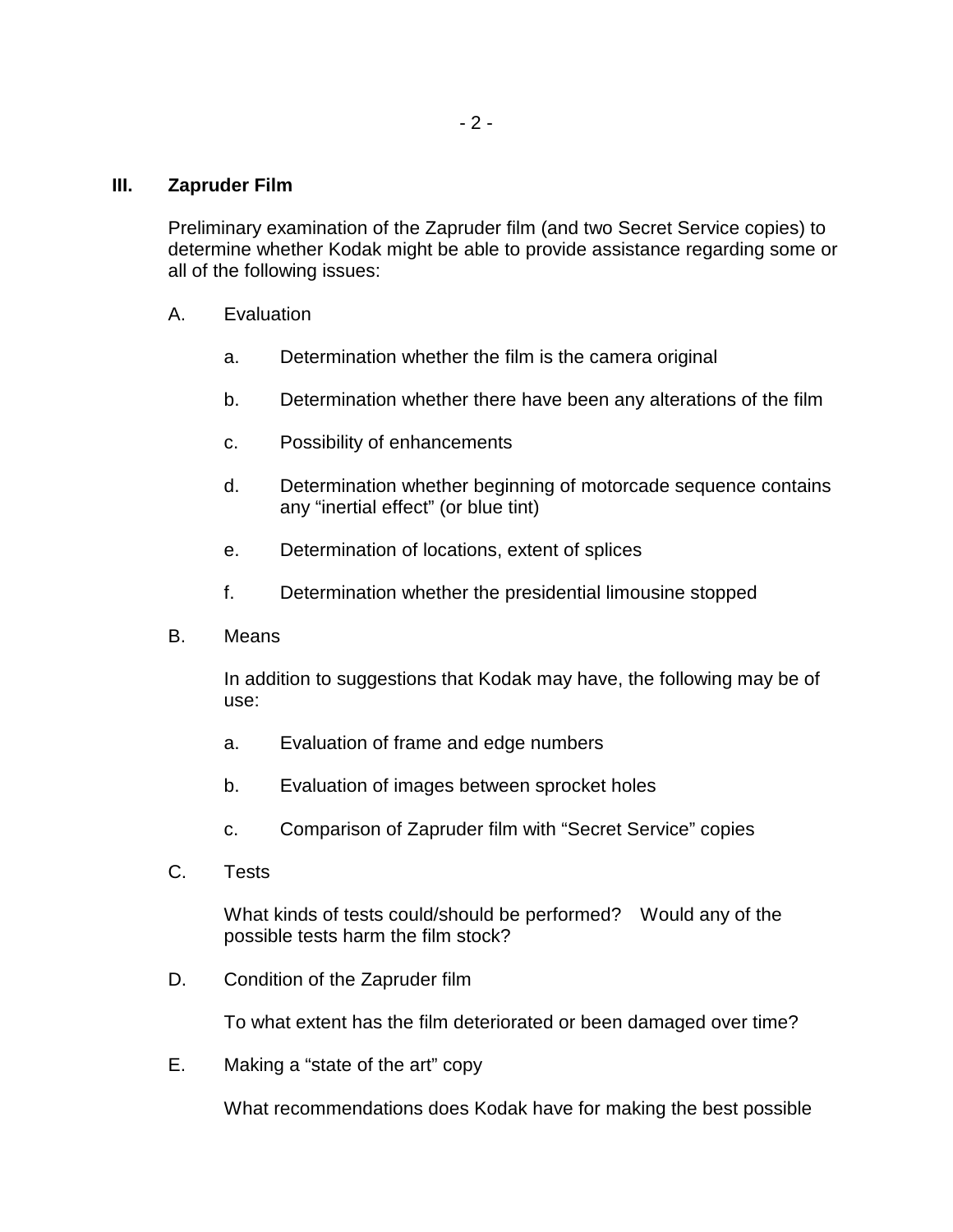copy of the Zapruder film? What technology would be required and what would the approximate costs be?

F. Any other recommendations?

## **IV. Autopsy-related images**

- A. "Right posterior occiptal" photographs (nos. 15, 16, 42, and 43). What tests might be performed to evaluate authenticity and whether there has been any alteration?
- B. Photographs of brain (seven black and white negatives and seven color positive transparencies). What useful information might Kodak provide regarding the format of film used (duplex holder versus film pack), type of film (Ektachrome or Ansco), authenticity, generation, etc.
- C. Roll of 120 film. What useful information might Kodak provide regarding this roll, including the type of film (is it Ektachrome E3 film, or some other type?), format, exposures, whether there are images (and how many) and whether they can be enhanced.
- D. X-rays. Are there any additional tests that could be performed that would assist in evaluating authenticy?
- E. Any other recommendations?

### **V. Robert Groden material**

A. Nix and Muchmore films

When were these prints made? From what sources?

B. Groden video

Were Groden's Nix and Muchmore films the source material for the video?

- C. Are any of Groden's Willis slides originals?
- D. Any other recommendations?